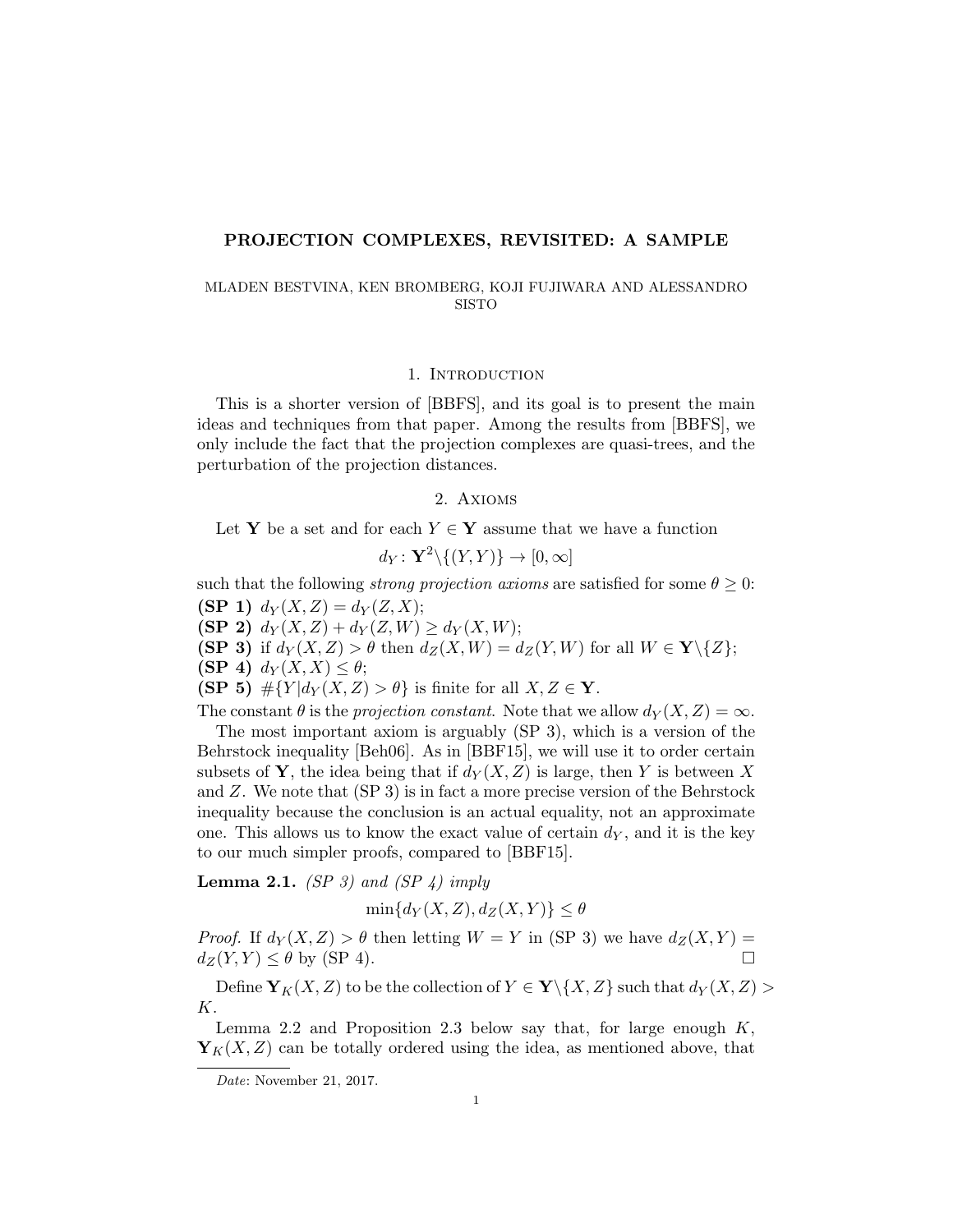if  $d_Y(X, Z)$  is large then Y is between X and Z. The order has several equivalent characterizations, which is good for applications, and they are listed in Lemma 2.2:

**Lemma 2.2.** For  $Y_0, Y_1 \in Y_{2\theta}(X, Z)$  the following conditions are equivalent:

(1)  $d_{Y_0}(X, Y_1) > \theta;$ (2)  $d_{Y_1}(Y_0, W) = d_{Y_1}(X, W)$  for all  $W \neq Y_1$ ; (3)  $d_{Y_1}(X, Y_0) \le \theta;$ (4)  $d_{Y_1}(Y_0, Z) > \theta;$ (5)  $d_{Y_0}(W, Y_1) = d_{Y_0}(W, Z)$  for all  $W \neq Y_0$ ; (6)  $d_{Y_0}(Y_1, Z) \le \theta$ .

*Proof.* By Lemma 2.1, (1)  $\Rightarrow$  (3) and (4)  $\Rightarrow$  (6). By (SP 2), (3)  $\Rightarrow$  (4) and  $(6) \Rightarrow (1)$ . By (SP 3),  $(1) \Rightarrow (2)$  and  $(4) \Rightarrow (5)$ . Since  $Y_1 \in Y_{2\theta}(X, Z)$  by letting  $W = Z$  we have  $(2) \Rightarrow (4)$  and similarly  $(5) \Rightarrow (1)$ .

Given  $Y_0, Y_1 \in \mathbf{Y}_{2\theta}(X, Z)$  we define  $Y_0 < Y_1$  if any one of  $(1) - (6)$  hold.

**Proposition 2.3.** The relation  $\lt$  defines a total order on  $\mathbf{Y}_{2\theta}(X, Z)$  that extends to a total order on  $\mathbf{Y}_{2\theta}(X, Z) \cup \{X, Z\}$  with least element X and greatest element Z. Furthermore if  $Y_0 < Y_1 < Y_2$  then  $d_{Y_1}(Y_0, Y_2) = d_{Y_1}(X, Z)$ .

Notice that with a coarse version of (SP 3) there would be no hope to obtain the last conclusion as stated.

*Proof.* By swapping  $Y_0$  and  $Y_1$  we see that  $Y_0 < Y_1$  if and only if  $Y_1 \nless Y_0$ . So any two elements of  $Y_{2\theta}(X, Z)$  can be compared.

Now we check transitivity of the order. If  $Y_0 < Y_1$  and  $Y_1 < Y_2$  we apply (2) for  $Y_0 < Y_1$  with  $W = Y_2$  and then again to  $Y_1 < Y_2$  with  $W = Z$  to see that  $d_{Y_1}(Y_0, Y_2) = d_{Y_1}(X, Y_2) = d_{Y_1}(X, Z) > 2\theta$ . Applying (SP 3) and then (5) we have  $d_{Y_2}(Y_0, Z) = d_{Y_2}(Y_1, Z) = d_{Y_2}(X, Z) > 2\theta$ . Therefore  $Y_0 < Y_2$ and the total order is well defined on  $\mathbf{Y}_{2\theta}(X, Z)$ . We can extend it to a total order on  $\mathbf{Y}_{2\theta}(X, Z) \cup \{X, Z\}$  by declaring X to be the least element and Z the greatest element.

Observe that we have also shown that  $d_{Y_1}(Y_0, Y_2) = d_{Y_1}(X, Z)$  if  $Y_0 <$  $Y_1 < Y_2$ .

**Lemma 2.4.** Let  $K \geq 2\theta$ . If  $Y_0, Y_1 \in Y_K(X,Z) \cup \{X,Z\}$  and  $d_Y(Y_0,Y_1)$ K then  $Y \in Y_K(X,Z)$ .

*Proof.* We assume  $Y_i \notin \{X, Z\}$ , since in those cases the proof is similar and easier.

We can assume that  $Y_0 < Y_1$ . By (SP 3)  $d_{Y_0}(X, Y) = d_{Y_0}(X, Y_1)$ , and the latter is  $> \theta$  by Lemma 2.2-(1). From the equivalence of (1) and (2) we get  $K < d_Y(Y_0, Y_1) = d_Y(X, Y_1).$ 

Using (SP3) again we get  $d_{Y_1}(Y, Z) = d_{Y_1}(X, Z)$ , and the latter is  $> K$  by assumption. Hence, again by (SP3),  $d_Y(X, Z) = d_Y(X, Y_1) = d_Y(Y_0, Y_1)$  $K$ , as required.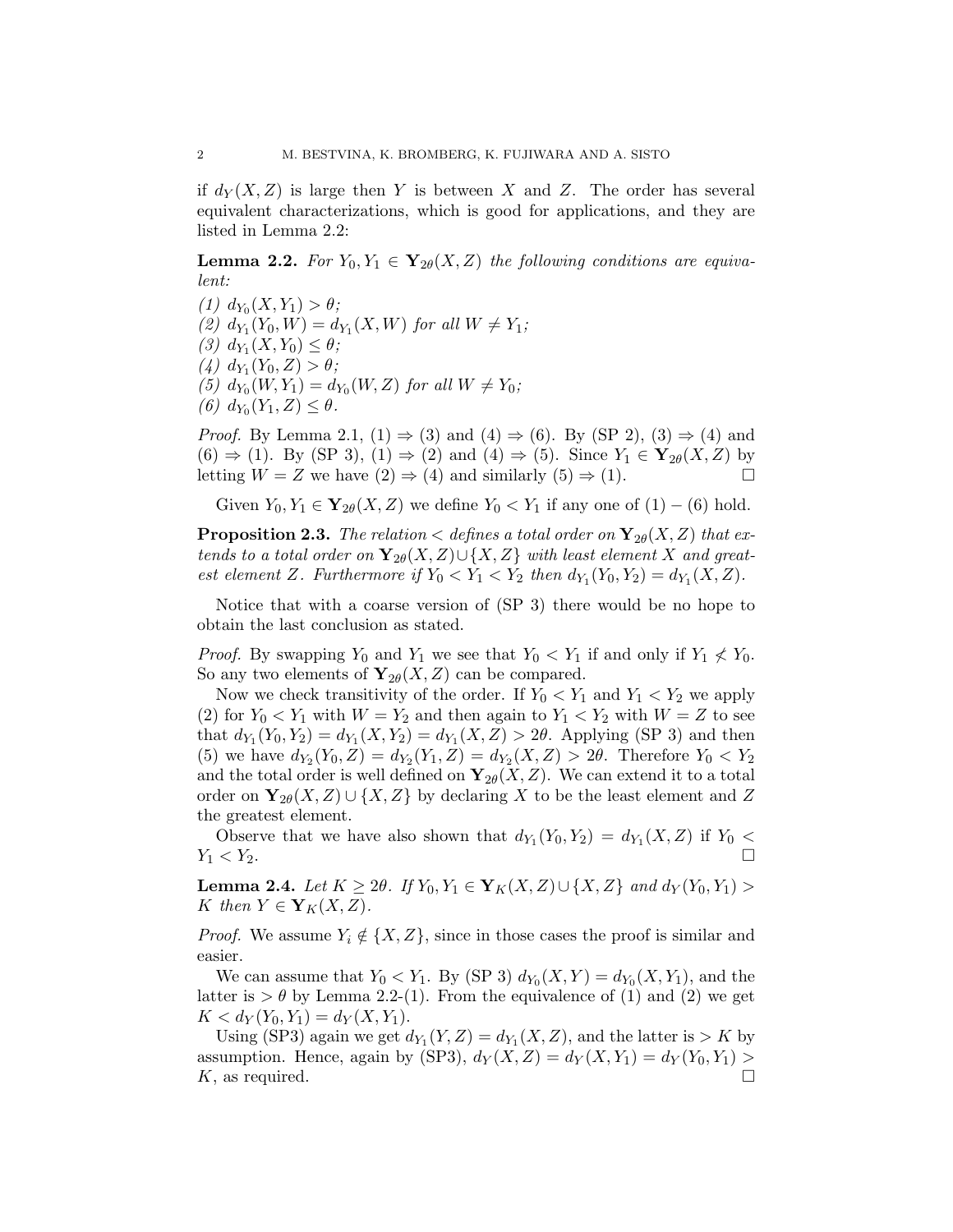#### 3. The projection complex

Fix  $K \geq 2\theta$  and define the graph  $\mathcal{P}_K(\mathbf{Y})$  with vertex set Y and an edge between any two vertices X and Z with  $\mathbf{Y}_K(X,Z) = \emptyset$ . We denote the distance in  $\mathcal{P}_K(\mathbf{Y})$  simply by d, even though it depends on K.

We first note that  $\mathcal{P}_K(\mathbf{Y})$  is connected.

**Lemma 3.1.** If  $K \geq 2\theta$  and  $X, Z \in \mathbf{Y}$  then  $\mathbf{Y}_K(X, Z) \cup \{X, Z\} = \{X \leq \theta \mid X \leq \theta \leq \theta \}$  $X_1 < \cdots < X_k < Z$  is a path in  $\mathcal{P}_K(\mathbf{Y})$ .

*Proof.* By Lemma 2.4, if Y is the immediate predecessor of  $Y'$  in the total order on  $\mathbf{Y}_K(X,Z) \cup \{X,Z\}$  then  $\mathbf{Y}_K(Y,Y') = \emptyset$  and therefore  $d(Y,Y') =$ 1.

The following lemma says that, when moving outside the ball of radius 2 around a vertex Z of  $\mathcal{P}_K(\mathbf{Y})$ , the projection to Z varies slowly, where slowly is independent of K.

**Lemma 3.2.** If  $K \geq 2\theta$  then the following holds. Let  $X_0, X_1, Z \in \mathbf{Y}$  with  $d(X_0, X_1) = 1$  and  $d(X_0, Z) \geq 2$ . Then  $d_Z(X_0, X_1) \leq \theta$ .

*Proof.* Since  $d(X_0, Z) \geq 2$  there exists a  $Y \in Y_K(X_0, Z)$  and therefore by (SP 3)  $d_Z(X_0, X_1) = d_Z(Y, X_1)$ . If  $d_Z(Y, X_1) = d_Z(X_0, X_1) > \theta$  then by (SP 3)  $d_Y(X_0, X_1) = d_Y(X_0, Z) > K$ , a contradiction with  $\mathbf{Y}_K(X_0, X_1) = \emptyset$ .  $\Box$ 

The following lemma and its corollary are the key to proving that  $\mathcal{P}_K(\mathbf{Y})$ is a quasi-tree. They say that, when moving outside the ball of radius 3 around a vertex Z of  $\mathcal{P}_K(\mathbf{Y})$ , the projection to Z basically does not change.

**Lemma 3.3.** If  $K \geq 3\theta$  then the following holds. Let  $X_0, \ldots, X_k$  be a path in  $\mathcal{P}_K(\mathbf{Y})$  and  $Z \in \mathbf{Y}$  with  $d(X_i, Z) \geq 3$ . Then greatest elements of  $\mathbf{Y}_{3\theta}(X_i, Z)$  all agree.

*Proof.* We can assume  $k = 1$ . Let  $Y_0$  and  $Y_1$  be the corresponding greatest elements and assume they are distinct. By Corollary 2.4,  $\mathbf{Y}_{3\theta}(Y_i, Z) = \emptyset$ so  $d(Y_i, Z) = 1$  and  $d(X_i, Y_i) \geq 2$ . Applying Lemma 3.2 we see that  $d_{Y_i}(X_0, X_1) \leq \theta$  and therefore by (SP 2),  $d_{Y_i}(X_{1-i}, Z) > 2\theta$ . In particular, both  $Y_0$  and  $Y_1$  are in  $\mathbf{Y}_{2\theta}(X_i, Z)$  for  $i = 0, 1$ . We can assume that  $Y_0 < Y_1$  in  $\mathbf{Y}_{2\theta}(X_0, Z)$ . By Lemma 2.2(6) this means that  $d_{Y_0}(Y_1, Z) \le \theta$ and so we also have  $Y_0 < Y_1$  in  $\mathbf{Y}_{2\theta}(X_1, Z)$ . In particular,  $d_{Y_1}(X_0, Z) =$  $d_{Y_1}(Y_0, Z) = d_{Y_1}(X_1, Z) > 3\theta$ , contradicting the assumption that  $Y_0$  is the greatest element of  $\mathbf{Y}_{3\theta}(X_0, Z)$ .

**Corollary 3.4.** If  $K \geq 3\theta$  then the following holds. Let  $X_0, \ldots, X_k$  be a path in  $\mathcal{P}_K(\mathbf{Y})$  and  $Z \in \mathbf{Y}$  with  $d(X_i, Z) \geq 3$ . Then  $d_Z(X_i, X_j) \leq \theta$  for all  $i, j.$ 

*Proof.* By Lemma 3.3, there exists a  $Y \in Y$  that is the greatest element of all of the  $\mathbf{Y}_{3\theta}(X_i, Z)$ . We now have  $d_Z(X_i, X_j) = d_Z(X_i, Y) \le \theta$  by (SP 3) and Lemma 2.1.  $\Box$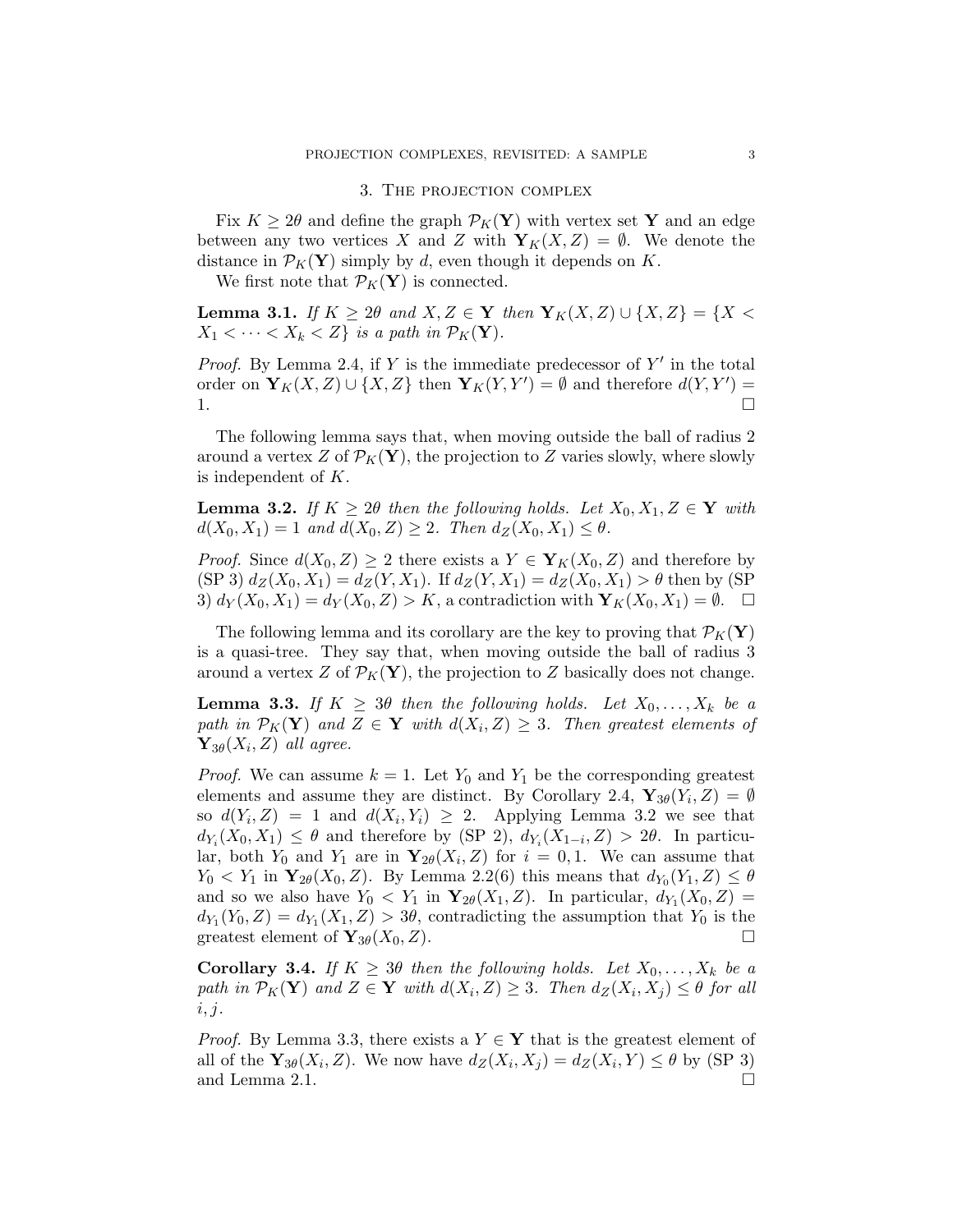We can now use Manning's bottleneck condition [Man05] to show that  $\mathcal{P}_K(\mathbf{Y})$  is a quasi-tree. We will use a variant of Manning's condition that is described in  $[BBF15]$ : Let X be a connected simplicial graph with its usual combinatorial metric and  $D \geq 0$ . Assume that for all vertices  $v_0, v_1 \in X^{(0)}$ there is a path  $p$  such that the  $D$ -Hausdorff neighborhood of any path from  $v_0$  to  $v_1$  contains p. Then X is a quasi-tree.

# **Theorem 3.5.** For  $K \geq 3\theta$ ,  $\mathcal{P}_K(\mathbf{Y})$  is a quasi-tree.

*Proof.* By Lemma 3.1  $Y_K(X, Z) \cup \{X, Z\} = \{X < X_1 < \cdots < X_k < Z\}$  is a path in  $\mathcal{P}_K(\mathbf{Y})$ . Let  $X = Y_0, Y_1, \ldots, Y_n = Z$  be an arbitrary path from X to Z. Since  $d_{X_i}(X, Z) > K \geq 3\theta$  by Corollary 3.4 there must be a  $Y_j$  such that  $d(Y_i, X_i) \leq 2$ . Therefore  $\mathcal{P}_K(\mathbf{Y})$  satisfies the bottleneck condition and is a quasi-tree.  $\Box$ 

#### 4. Forcing sequences

Let  $Y = \{(Y, \rho_Y)\}\$ be a collection of metric spaces and for each distinct  $Y, Z \in Y$  assume that we have sets  $\pi_Y(Z) \subseteq Y$  and  $\pi_Z(Y) \subseteq Z$ . The  $\pi_Y$ are projection maps. Assume that for some  $\theta \geq 0$  we have for any  $X \neq Y$ ,

(P0') diam $(\pi_X(Y)) \leq \theta$ .

Denote by  $d^{\pi}_Y(X, Z)$  the  $\rho_Y$ -diameter of  $\pi_Y(X) \cup \pi_Y(Z)$ .

Consider the following axioms from [BBF15]. For each pairwise distinct  $X, Y, Z \in \mathbf{Y}$ , for some  $\theta \geq 0$ :

- (P0)  $d_Y(X, X) \leq \theta$ .
- (P1) if  $d_Y(X, Z) > \theta$  then  $d_X(Y, Z) \leq \theta$ .

(P2)  $\{W \neq X, Z : d_W(X, Z) > \theta\}$  is finite.

(P3)  $d_Y(X,Z) = d_Y(Z,X)$ 

(P4)  $d_Y(X, Z) + d_Y(Z, W) \ge d_Y(X, W)$ 

The  $d^{\pi}_Y$  from projection maps  $\pi_Y$  satisfy (P3) and (P4). (P0') is equivalent to (P0). Families of metric spaces with projection maps satisfying (P1) and (P2) as well occur naturally in many contexts. See the introduction to [BBF15] for some examples.

The goal of this section is to prove the following theorem.

**Theorem 4.1.** Assume that  $Y = \{(Y, \rho_Y)\}\$ is a collection of metric spaces with  $\{d^{\pi}_Y\}$  satisfying (P0) - (P4) with constant  $\theta$ .

Then there are  $\{d_Y\}$  satisfying (SP 1) -(SP 5) for the constant 11 $\theta$  such that

$$
d_Y^{\pi} - 2\theta \le d_Y \le d_Y^{\pi} + 2\theta.
$$

Mimicking the earlier section we let  $\mathbf{Y}^{\pi}_K(X,Z)$  be the collection of  $Y \in$  $\mathbf{Y}\backslash\{X,Z\}$  such that  $d^{\pi}_Y(X,Z) > K$ .

4.1. Modifying the distance  $d^{\pi}$ . We assume  $d^{\pi}_Y$  satisfy (P0) - (P4).

The first step is to modify  $d^{\pi}$  to achieve monotonicity (see Lemma 4.4). Recall from [BBF15] that for  $X \neq Z$  we define  $\mathcal{H}(X, Z)$  as the set of pairs  $(X', Z') \in Y \times Y$  such that one of the following holds.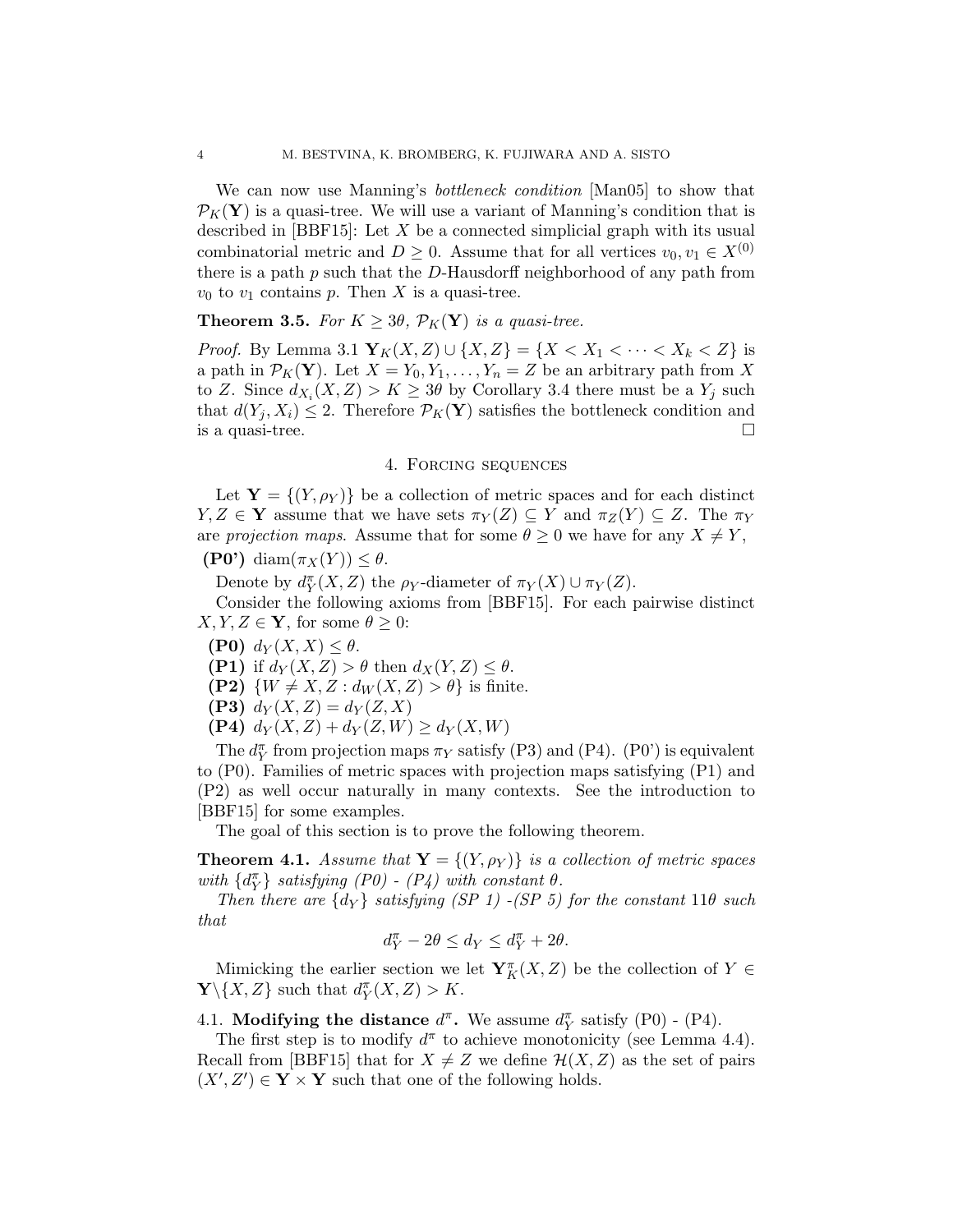- $d_{X}^{\pi}(X', Z'), d_{Z}^{\pi}(X', Z') > 2\theta,$
- $\overline{X} = X'$  and  $\overline{d}_Z^{\pi}(X, Z') > 2\theta$ ,
- $Z = Z'$  and  $d_X^{\pi}(X', Z) > 2\theta$ ,
- $X = X'$  and  $\overline{Z} = Z'$ .

**Lemma 4.2.** If  $d_Y^{\pi}(X, Z) > 2\theta$  and  $(X', Z') \in \mathcal{H}(X, Z)$  then  $d_Y^{\pi}(X, X')$ ,  $d_Y^{\pi}(Z, Z') \le$ θ. In particular,  $\left| \tilde{d}_Y^{\pi}(X, Z) - d_Y^{\pi}(X', Z') \right| \leq 2\theta$ .

Proof. By the triangle inequality (P4)

$$
d_X^{\pi}(X',Y) + d_X^{\pi}(Y,Z') \ge d_X(X',Z') > 2\theta
$$

and therefore  $\max\{d_{X}^{\pi}(X',Y), d_{X}^{\pi}(Y, Z')\} > \theta$ . After possibly permuting X' and Z' we can assume  $d_{X}^{\pi}(\tilde{X}', Y) > \theta$  and therefore by (P1) we have  $d^{\pi}_Y(X, X') \leq \theta$ . By another application of the triangle inequality

$$
d_Y^{\pi}(X, X') + d_Y^{\pi}(X', Z) \ge d_Y^{\pi}(X, Z) > 2\theta
$$

and since  $d^{\pi}_Y(X, X') \leq \theta$  this implies that  $d^{\pi}_Y(X', Z) > \theta$ . Therefore (P1) implies that  $d_Z^{\pi}(X', Y) \leq \theta$ . Now, replacing X with Z in the above application of the triangle inequality (P4) we have  $\max\{d_Z^{\pi}(X', Y), d_Z^{\pi}(Y, Z')\} > \theta$ and therefore  $d_Z^{\pi}(Y, Z') > \theta$  since we have just seen that the other term is  $\leq \theta$ . Another application of (P1) gives that  $d^{\pi}_Y(Z, Z') \leq \theta$ .

The final inequality follows from the triangle inequality  $(P4)$ .  $\Box$ 

Corollary 4.3. If  $d^{\pi}_Y(X, Z) > 4\theta$  then  $\mathcal{H}(X, Z) \subseteq \mathcal{H}(X, Y)$ .

*Proof.* Suppose  $(X', Z') \in \mathcal{H}(X, Z)$ . We will again assume the first bullet holds and leave the other cases to the reader. To show  $(X', Z') \in \mathcal{H}(X, Y)$  it suffices to argue that  $d^{\pi}_Y(X', Z') > 2\theta$ , and this follows from  $d^{\pi}_Y(X, Z) > 4\theta$ and the lemma.  $\hfill \square$ 

We now define the modified distance

$$
\tilde{d}_Y(X, Z) = \sup_{(X', Z') \in \mathcal{H}(X, Z)} d^{\pi}_Y(X, Z)
$$

if  $d^{\pi}_Y(X, Z) > 2\theta$ , and  $\tilde{d}_Y(X, Z) = 2\theta$  otherwise. Thus

$$
d^\pi_Y(X,Z) \le \tilde d_Y(X,Z) \le d^\pi_Y(X,Z) + 2\theta
$$

The triangle inequality for  $d$  holds only up to an error of  $2\theta$ . What we gain with this modification is the following monotonicity property.

**Lemma 4.4.** If  $\tilde{d}_Y(X, Z) > 5\theta$  and  $\tilde{d}_W(Y, Z) > 7\theta$  then  $\tilde{d}_Y(X, W) \ge$  $d_Y(X, Z)$ .

*Proof.* We have  $d_W^{\pi}(Y, Z) > 5\theta$  so  $d_Y^{\pi}(W, Z) \leq \theta$ . Likewise,  $d_Y^{\pi}(X, Z) > 3\theta$ so  $d_Y^{\pi}(X, W) \geq d_Y^{\pi}(X, Z) - d_Y^{\pi}(W, Z) > 2\theta$  and so  $d_W^{\pi}(X, Y) \leq \theta$ . Thus  $d_W^{\pi}(X, Z) \geq d_W^{\pi}(\hat{Y}, Z) - d_W^{\pi}(\hat{X}, Y) > 4\theta$ . Corollary 4.3 gives  $\mathcal{H}(X, W) \supseteq$  $\mathcal{H}(X,Z)$ . We saw above that  $d^{\pi}_Y(X,W) > 2\theta$  and the statement follows.  $\Box$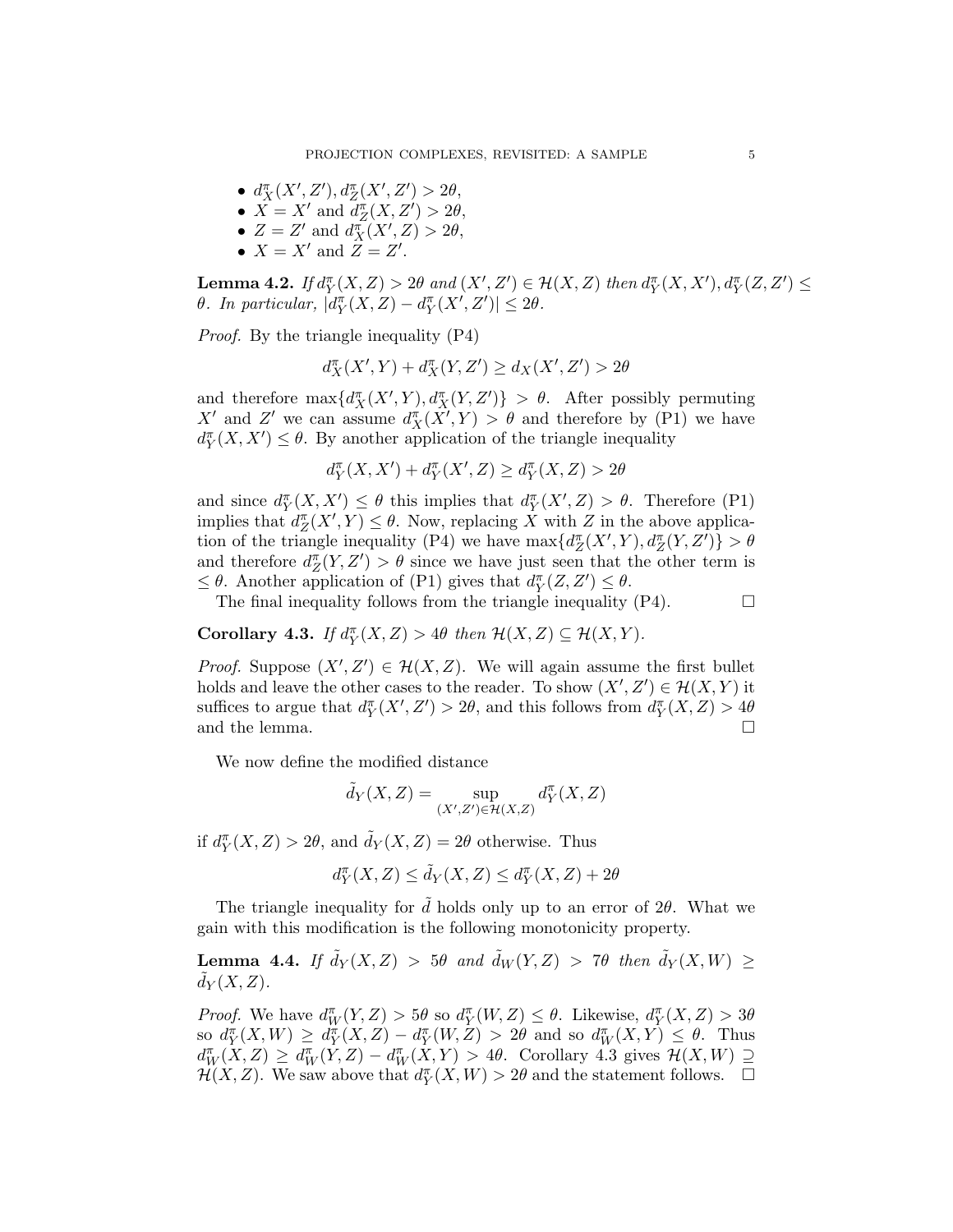4.2. The second (and final) modification of  $d^{\pi}$ . To prove the theorem we need to modify the  $d_Y^{\pi}$  so that they satisfy the projection axioms (SP 1)-(SP 5). The key notion to do so is that of a forcing sequence, which uses the first modification  $d$ .

Also, if  $d^{\pi}_Y$  are obtained from projections  $\pi_Y$ , this modification is realized by modifications of  $\pi_Y$ .

Definition 4.5. A K-forcing sequence is a sequence  $Y = Y_0, \ldots, Y_n = Z$  of distinct elements of **Y** so that  $\tilde{d}_{Y_i}(Y_{i-1}, Y_{i+1}) > K$  (for all  $i = 1, ..., n-1$ ).

Notice that if  $X \neq Z$  then  $X = Y_0, Y_1 = Z$  is a (usually non-maximal) forcing sequence.

**Lemma 4.6.** Let  $Y_0, Y_1, \cdots, Y_n$  be a 40-forcing sequence. Then

(*i*)  $d_{Y_n}^{\pi}(Y_0, Y_{n-1}) \leq \theta$ ,  $(iii) |d_{Y_j}^{\pi}(Y_i,Y_k) - d_{Y_j}^{\pi}(Y_{j-1},Y_{j+1})| \leq 2\theta$  for all  $i < j < k$ .

*Proof.* We prove (i) by induction on n, starting with the obvious case  $n = 1$ . Suppose that it is true for a given n and let us prove it for  $n + 1$ . Observe that  $d_{Y_i}^{\pi}(Y_{i-1}, Y_{i+1}) > 2\theta$ .

Since  $d_{Y_n}^{\pi}(Y_0, Y_{n-1}) \leq \theta$ , by the triangle inequality we have  $d_{Y_n}^{\pi}(Y_0, Y_{n+1}) >$  $\theta$ , so that  $d_{Y_{n+1}}^{\pi}(Y_0, Y_n) \leq \theta$ , as required.

To prove (ii) note that both  $Y_i, Y_{i+1}, \ldots, Y_j$  and  $Y_k, Y_{k-1}, \ldots, Y_j$  are  $4\theta$ forcing sequences. We apply (i) to each of them and (ii) then follows from the triangle inequality.  $\Box$ 

The lemma below tells us when we can insert elements in forcing sequences, and it will be used to show that if  $d_W(X, Z)$  is large, then any maximal forcing sequence from  $X$  to  $Z$  goes through  $W$ . Its proof uses the monotonicity of  $d$ .

**Lemma 4.7.** Let  $Y_0, \ldots, Y_n$  be a K-forcing sequence with  $K \geq 7\theta$  and  $W \in \mathbf{Y}$  such that  $\tilde{d}_W(Y_i, Y_{i+1}) \geq K$ . Then  $Y_0, \ldots, Y_i, W, Y_{i+1}, \ldots, Y_n$  is a K-forcing sequence.

*Proof.* We need to argue that  $\tilde{d}_{Y_i}(Y_{i-1}, W), \tilde{d}_{Y_{i+1}}(W, Y_{i+2}) > K$ . Both follow from Lemma 4.4, e.g.  $\tilde{d}_{Y_i}(Y_{i-1}, W) \ge \tilde{d}_{Y_i}(Y_{i-1}, Y_{i+1}) > K.$ 

**Lemma 4.8.** For  $K \geq 7\theta$ , any K-forcing sequence from X to Z can be refined into a maximal one.

Proof. The obvious process of refinement, using Lemma 4.7, must terminate by Lemma 4.6(ii) and (P2).  $\Box$ 

**Lemma 4.9.** Let  $Y_0, \ldots, Y_n$  be a maximal K-forcing sequence,  $K \geq 7\theta$ , and let  $W \in Y$  with  $d^{\pi}_W(Y_0, Y_n) > K + 2\theta$ . Then  $W = Y_i$  for some  $i \in Y$  $\{1, \ldots, n-1\}.$ 

*Proof.* We assume that W is distinct from all the  $Y_i$  and derive a contradiction.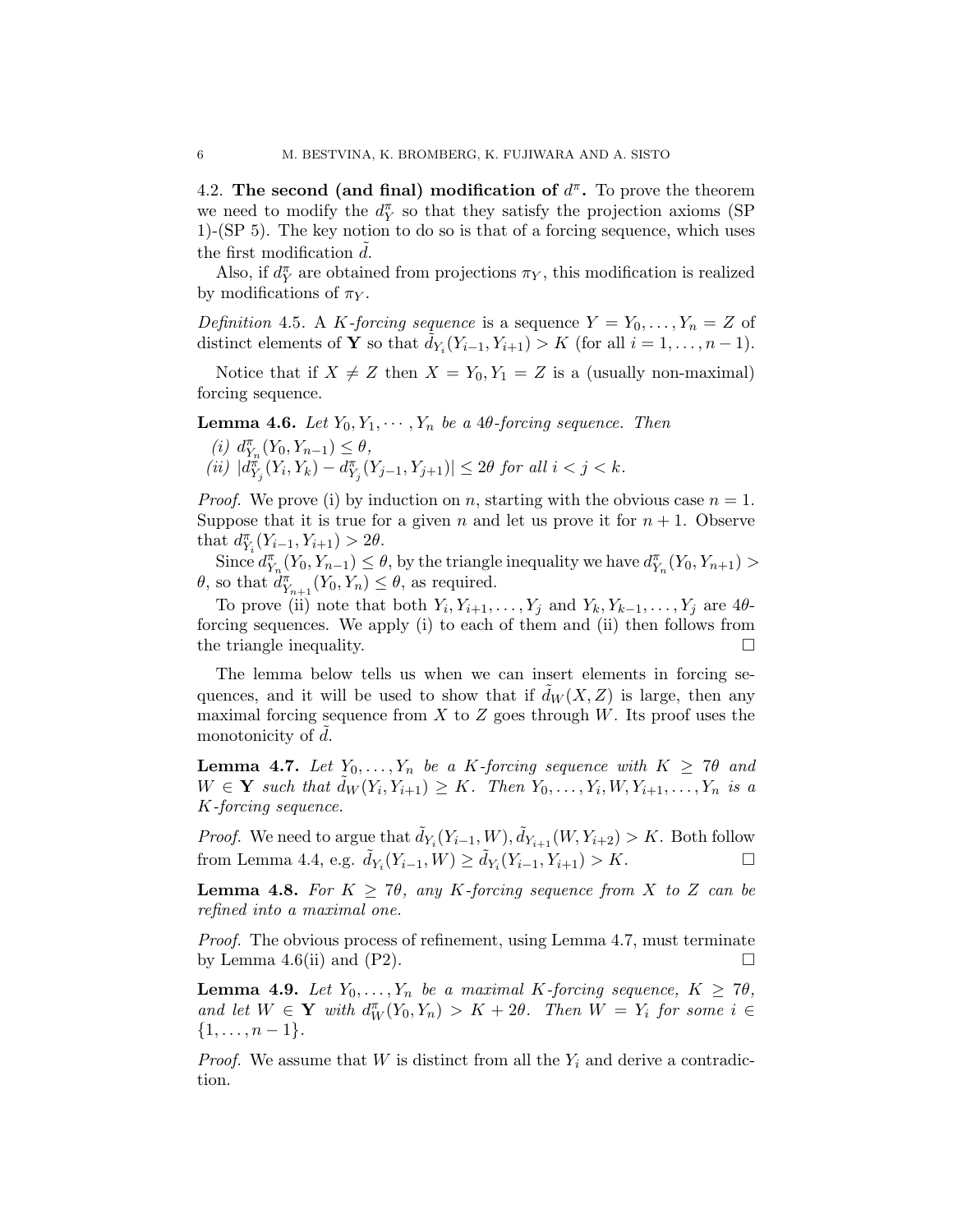By Lemma 4.6,  $d_{Y_i}^{\pi}(Y_0, Y_n) > 2\theta$ . We first observe that if  $d_W^{\pi}(Y_i, Y_n) > \theta$ then  $d_{Y_i}^{\pi}(Y_0, W) \geq d_{Y_i}^{\pi}(Y_0, Y_n) - d_{Y_i}^{\pi}(W, Y_n) > \theta$  since by (P1)  $d_{Y_i}^{\pi}(W, Y_n) \leq \theta$ . Again applying (P1) we have  $d_W^{\pi}(Y_0, Y_i) \leq \theta$ .

Let *i* be the smallest index from  $1, \ldots, n-1$  such that  $d_W^{\pi}(Y_i, Y_n) \leq \theta$ , assuming such an *i* exists. Then  $d_W^{\pi}(Y_{i-1}, Y_i) \ge d_W^{\pi}(Y_0, Y_n) - d_W^{\pi}(Y_0, Y_{i-1})$  $d_W^{\pi}(Y_i,Y_n) > K$  since  $d_W^{\pi}(Y_0,Y_{i-1}) \leq \theta$  by the previous paragraph and  $d_W^{\pi}(Y_i, Y_n) \leq \theta$  by assumption. (If  $i = 1$  then there is no middle term on the right hand side of the inequality.) If no such i exists we let  $i = n$  and see that  $d_W^{\pi}(Y_{i-1}, Y_i) = d_W^{\pi}(Y_{n-1}, Y_n) \ge d_W^{\pi}(Y_0, Y_n) - d_W^{\pi}(Y_0, Y_{n-1}) > K + \theta.$ 

In all cases we have found an i such that  $\tilde{d}_W(Y_{i-1}, Y_i) \ge d_W^{\pi}(Y_{i-1}, Y_i) > K$ and therefore  $Y_0, \ldots, Y_{i-1}, W, Y_i, \ldots, Y_n$  is a K-forcing sequence by Lemma 4.7, contradicting our maximality assumption.

**Lemma 4.10.** Let  $Y_0, \ldots, Y_{n-1}, Y_n$  be a maximal K-forcing sequence with  $K \geq 7\theta$  and suppose that  $X \in \mathbf{Y}$  satisfies  $d_{Y_0}^{\pi}(X, Y_n) > K + \theta$ . Then there exists a maximal K-forcing sequence from X to  $Y_n$  with penultimate element  $Y_{n-1}$ .

*Proof.* By Lemma 4.6,  $d_{Y_0}^{\pi}(Y_1, Y_n) \le \theta$  so

$$
\tilde{d}_{Y_0}(X,Y_1) \ge d^{\pi}_{Y_0}(X,Y_1) \ge d^{\pi}_{Y_0}(X,Y_n) - d^{\pi}_{Y_0}(Y_1,Y_n) > K.
$$

Therefore  $X, Y_0, \ldots, Y_n$  is a K-forcing sequence. Any maximal refinement will have the required property for if in the refinement an element appeared between  $Y_{n-1}$  and  $Y_n$  then the original sequence would not be maximal.  $\Box$ 

Definition 4.11 (Penultimate elements). For distinct elements  $X, Z \in Y$ define a subset  $P_Z(X) = \{W\} \subset \mathbf{Y}$ , where W are all penultimate elements of maximal 7θ-forcing sequences from X to Z. Note that  $P_Z(X)$  is not empty.

When  $Y \neq X, Z$ , we define

$$
d_Y(X, Z) = \sup d_Y^{\pi}(W_1, W_2),
$$

where  $W_1 \in P_Y(X), W_2 \in P_Y(Z)$ .

Lemma 4.12. We have

$$
d^{\pi}_Y-2\theta\leq d_Y\leq d^{\pi}_Y+2\theta.
$$

*Proof.* By Lemma 4.6 if W is the penultimate element of a  $7\theta$ -forcing sequence from X to Z then  $d_Z^{\pi}(X, W) \leq \theta$ . The inequalities follow from triangle inequality of  $d_Y^{\pi}$ . The second claim is clear.

Lemma 4.13. If  $d_Y(X, Z) > 11\theta$  then  $P_Z(X) = P_Z(Y)$ .

*Proof.* By Lemma 4.12 if  $d_Y(X, Z) > 11\theta$  then  $d_Y^{\pi}(X, Z) > 9\theta$ . By Lemma 4.9 if  $X = Y_0, \ldots, Y_n = Z$  is a maximal 70-forcing sequence then  $Y = Y_i$  for some  $i \in \{1, \ldots, n-1\}$ . Then  $Y_i, \ldots, Y_n$  is a maximal 7 $\theta$ -forcing sequence from Y to Z and it follows that  $P_Z(Y) \supseteq P_Z(X)$ .